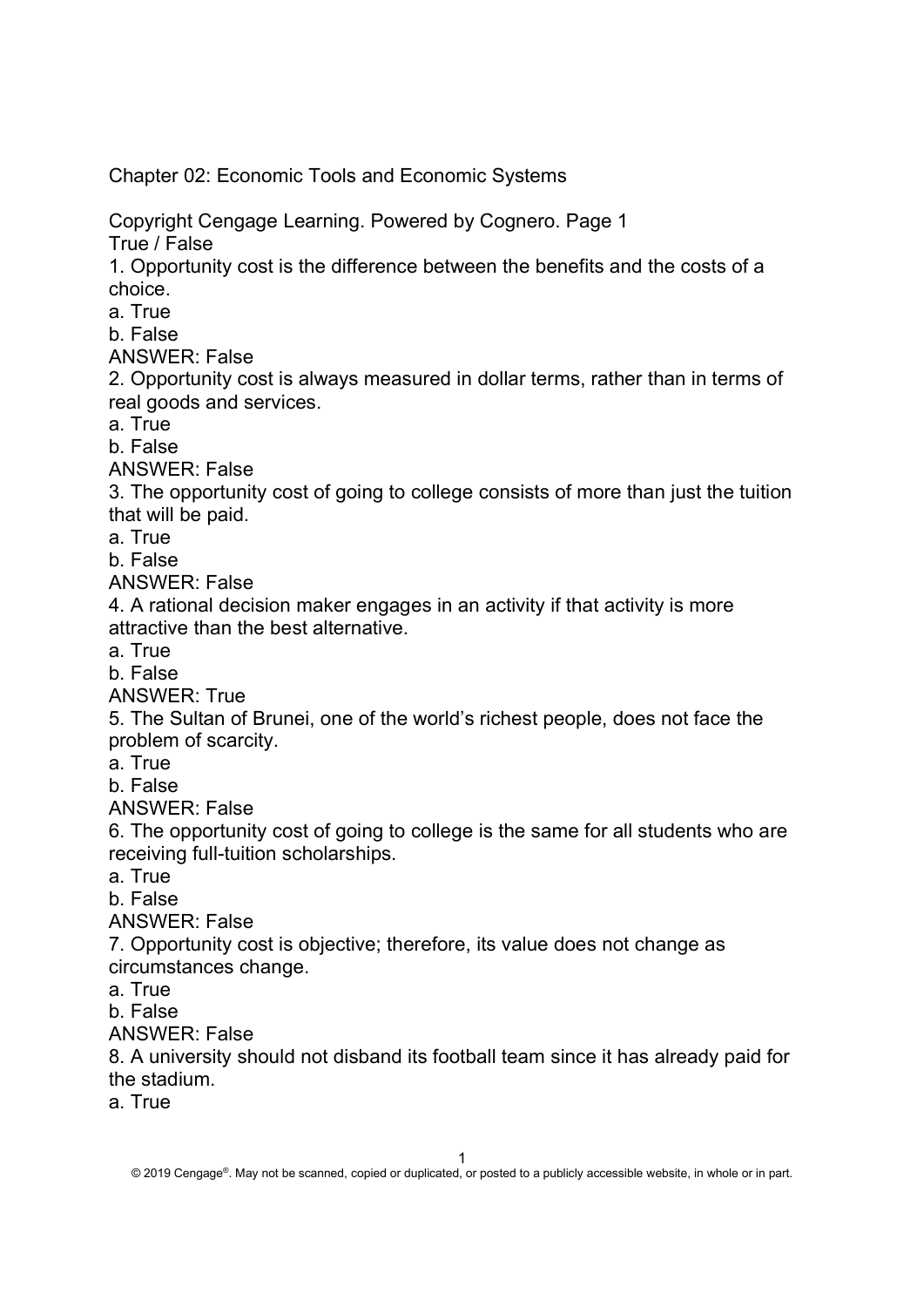| b. False<br><b>ANSWER: False</b>                                                                                                                                                                                                                            |
|-------------------------------------------------------------------------------------------------------------------------------------------------------------------------------------------------------------------------------------------------------------|
| Name: Class: Date:<br><b>Chapter 02: Economic Tools and Economic Systems</b>                                                                                                                                                                                |
| Copyright Cengage Learning. Powered by Cognero. Page 2<br>9. If people specialize in producing those goods for which they possess a<br>comparative advantage, then an economy as a<br>whole can produce a greater quantity of goods.<br>a. True<br>b. False |
| <b>ANSWER: True</b><br>10. It is possible for one person to have a comparative advantage in the<br>production of all products.<br>a. True                                                                                                                   |
| b. False<br><b>ANSWER: False</b><br>11. Comparative advantage is based on opportunity costs.<br>a. True                                                                                                                                                     |
| b. False<br><b>ANSWER: True</b><br>12. A person who can produce more of a good than another person is said to<br>possess a comparative advantage.<br>a. True                                                                                                |
| b. False<br><b>ANSWER: False</b><br>13. It is possible for one person to have an absolute advantage in two tasks and<br>a comparative advantage in only one.<br>a. True<br>b. False                                                                         |
| <b>ANSWER: True</b><br>14. It is possible for one person to have an absolute advantage in something<br>even if she has no comparative advantage in<br>anything.<br>a. True<br>b. False                                                                      |
| <b>ANSWER: False</b><br>15. Absolute advantage is based on opportunity cost.<br>a. True<br>b. False<br><b>ANSWER: False</b>                                                                                                                                 |
| 16. Specialization often leads to gains in productivity for society as a whole.                                                                                                                                                                             |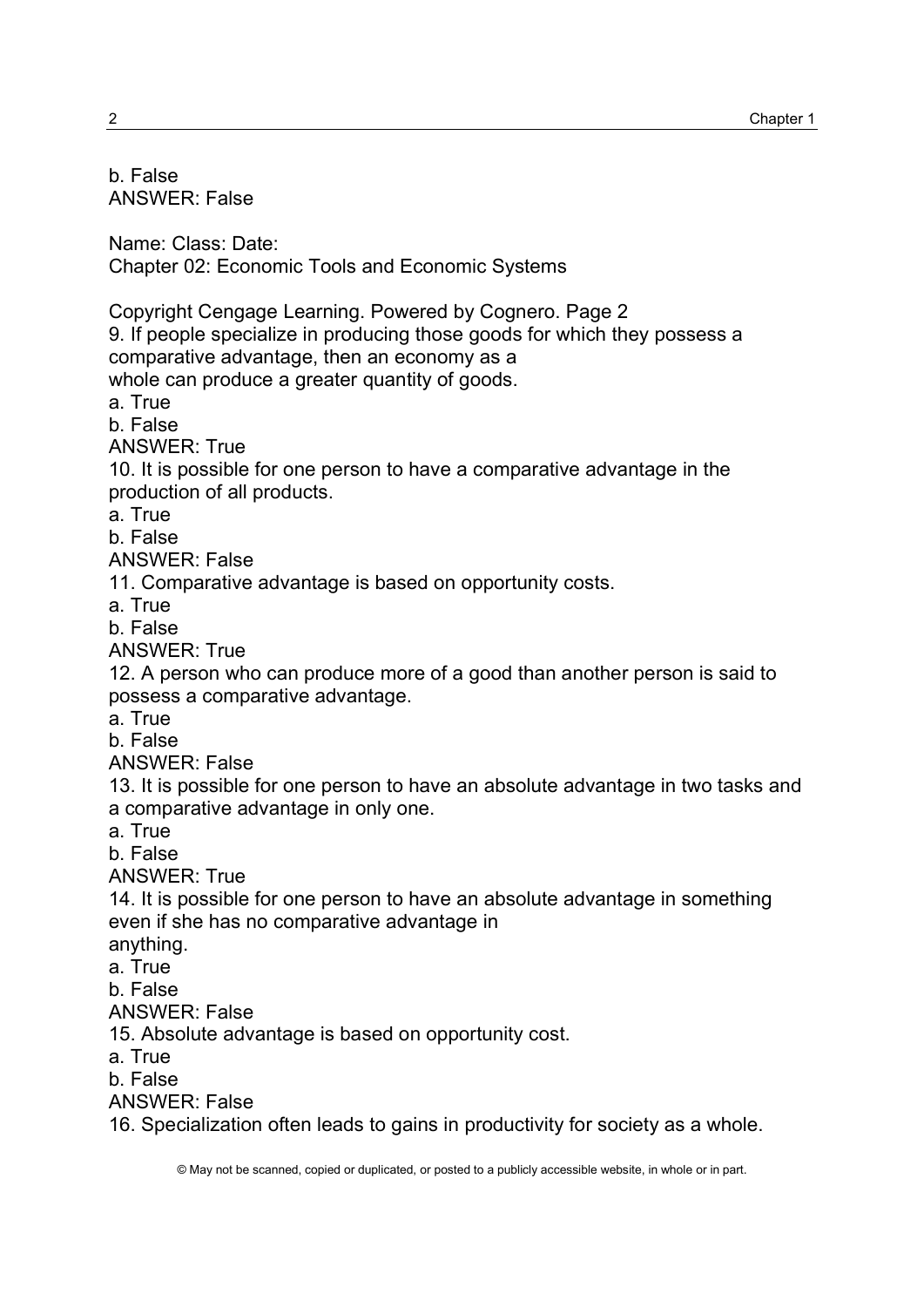a. True b. False ANSWER: True Name: Class: Date: Chapter 02: Economic Tools and Economic Systems Copyright Cengage Learning. Powered by Cognero. Page 3 17. Each point on a production possibilities frontier requires full employment of resources. a. True b. False ANSWER: True 18. The production possibilities frontier represents all desirable combinations of outputs. a. True b. False ANSWER: False 19. Each point along a nation's production possibilities frontier represents efficient use of all resources. a. True b. False ANSWER: True 20. The production possibilities frontier represents the boundary between attainable and unattainable prices of commodities. a. True b. False ANSWER: False 21. A point inside the production possibilities curve illustrates a situation in which resources are not fully employed. a. True b. False ANSWER: True 22. The bowed-out shape of the production possibilities frontier indicates increasing opportunity costs. a. True b. False ANSWER: True 23. The typical concave (i.e., bowed-out) shape of the production possibilities frontier reflects the law of increasing opportunity cost. a. True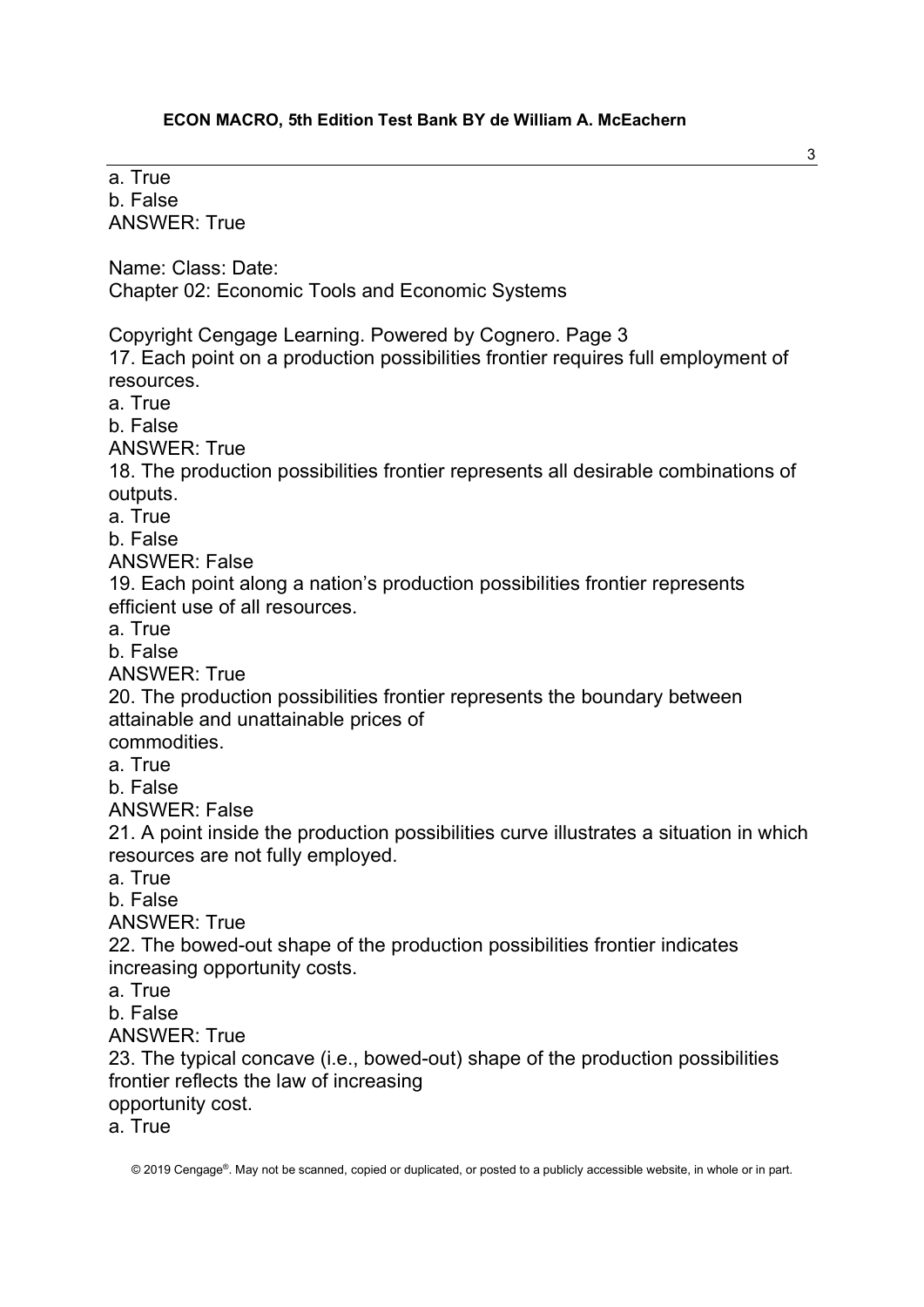ANSWER: True 24. A production possibilities frontier will shift outward if there is an improvement in technology. a. True b. False ANSWER: True Name: Class: Date: Chapter 02: Economic Tools and Economic Systems Copyright Cengage Learning. Powered by Cognero. Page 4 25. A production possibilities frontier will shift inward if there is an increase in the size of the labor force. a. True b. False ANSWER: False 26. The economic question of "what to produce" is often referred to as the distribution question. a. True b. False ANSWER: False 27. A command economic system does not need to be concerned with what to produce, how to produce things, or who will get the goods and services produced. a. True b. False ANSWER: False 28. Of the various types of economic systems, pure market capitalism involves the greatest government interference and control over the economy. a. True b. False ANSWER: False 29. One flaw of pure capitalism is that a person who owns no resources could starve. a. True b. False ANSWER: True

30. Inefficiency is a flaw of a command economy because there is less incentive for resources to flow to their highestvalued uses.

b. False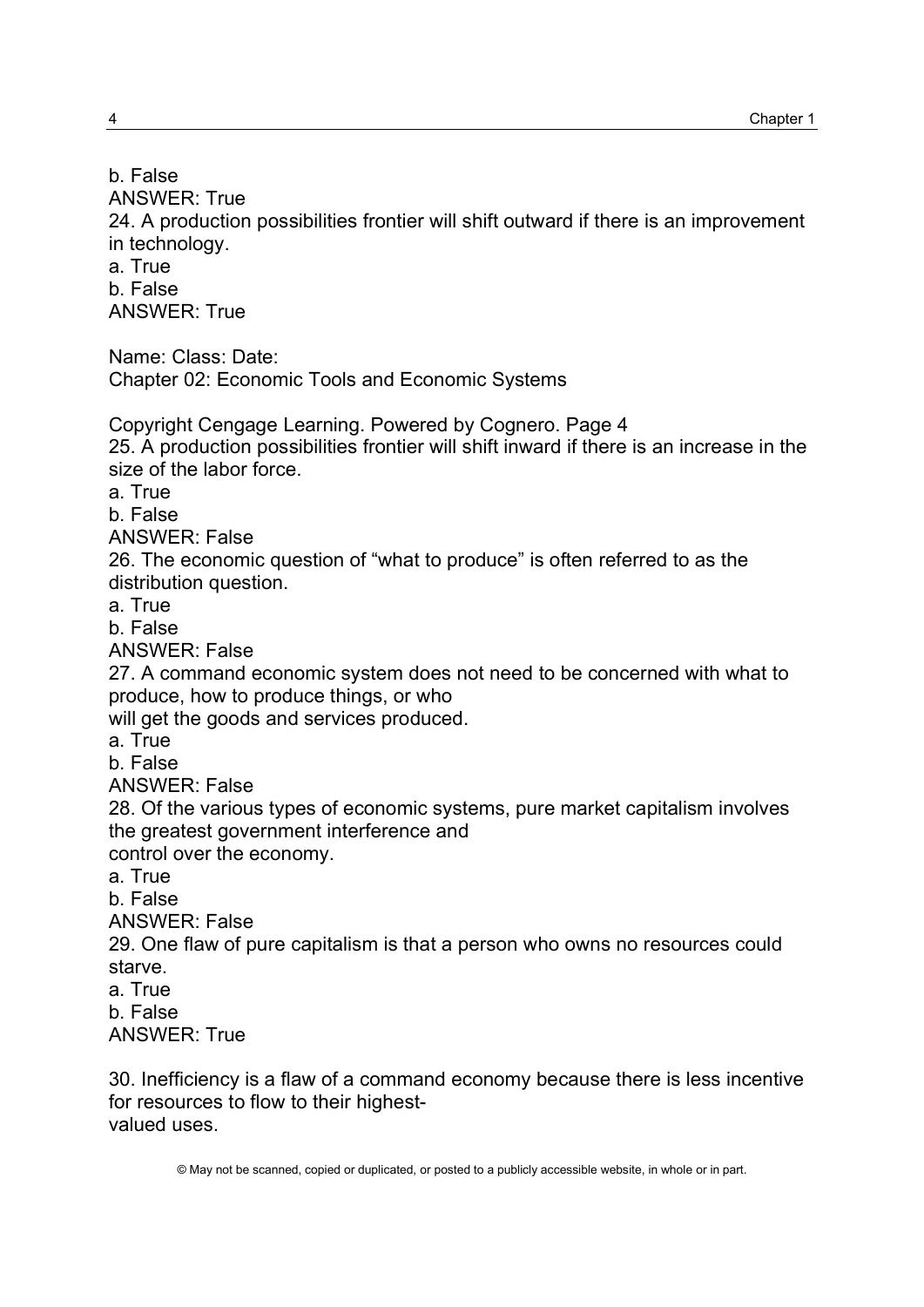a. True

b. False

ANSWER: True

31. The primary differences in economic structure among different countries relate to ownership of resources and the

manner in which economic activities are coordinated.

a. True b. False ANSWER: True Multiple Choice

Name: Class: Date: Chapter 02: Economic Tools and Economic Systems

Copyright Cengage Learning. Powered by Cognero. Page 5 32. Opportunity cost exists because:

a. technology is fixed at any point in time.

b. the law of comparative advantage is working.

c. resources are scarce but wants are unlimited.

d. the value of lost opportunities varies from person to person.

e. efficiency is measured by the monetary cost of an activity.

ANSWER: c

33. Opportunity cost is defined as the:

a. dollar cost of what is purchased.

b. value of all alternatives not chosen.

c. value of the best alternative not chosen.

d. difference between the benefits from a choice and the benefits from the next best alternative.

e. difference between the benefits from a choice and the costs of that choice. ANSWER: c

34. Suppose you have an hour before your next class starts. You can either read a book, get something to eat, or take a

nap. The opportunity cost of getting something to eat is:

a. the cost of what you eat.

b. the value of reading and sleeping.

c. the loss of value from not reading or sleeping.

d. the net benefit of sleeping for another hour.

e. impossible to determine because the most preferred alternative is not known. ANSWER: e

35. The opportunity cost of an activity:

a. depends on an individual's subjective values and opinions.

b. is the same for everyone.

c. must be calculated and known before undertaking that activity.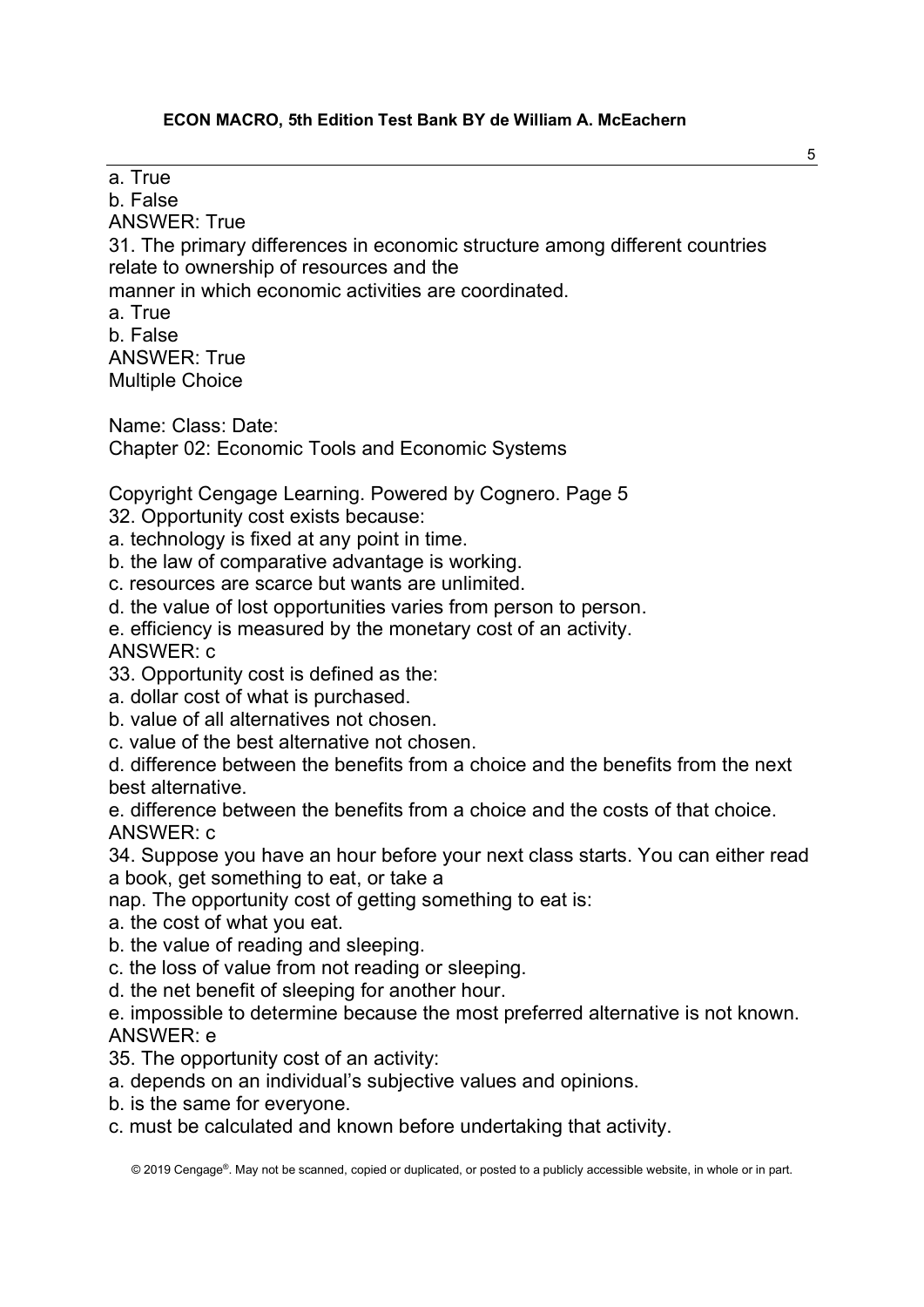- d. is irrelevant to decision making.
- e. is not related to time.

ANSWER: a

36. The opportunity cost of choosing a particular activity:

a. can be easily and accurately calculated.

b. cannot be estimated.

c. does not change over time.

d. varies depending on time and circumstances.

e. is measured by the money spent on the activity.

ANSWER: d

Name: Class: Date:

Chapter 02: Economic Tools and Economic Systems

Copyright Cengage Learning. Powered by Cognero. Page 6

37. Suppose you have a choice of working full-time during the summer or going full-time to summer school. Summer

tuition and books are \$2,200. If you worked, you could make \$7,000. Your rent is \$1,000 for the summer, regardless of

your choice. If these are the only relevant costs to consider, the opportunity cost of going to summer school is:

a. \$2,200.

b. \$7,000.

c. \$8,000.

d. \$9,200.

e. \$10,200.

ANSWER: d

38. A test is scheduled for Monday morning, and you went to a party on Sunday night. If you hadn't attended the party,

you could have studied for the test or gone to a movie. Which of the following is true regarding your opportunity cost?

a.The opportunity cost of going to the movie is studying for the test.

b.The opportunity cost of going to the party is watching the movie.

c.The opportunity cost of going to the party is both watching the movie and the study time.

d.Because you could go to the party only that night, but could go to a movie any time, the opportunity cost of the

party is the study time.

e.From the above information, it's not possible to determine the opportunity cost of attending the party.

ANSWER: e

39. The term opportunity cost suggests that:

a. in any exchange situation where one person gains, someone else must lose.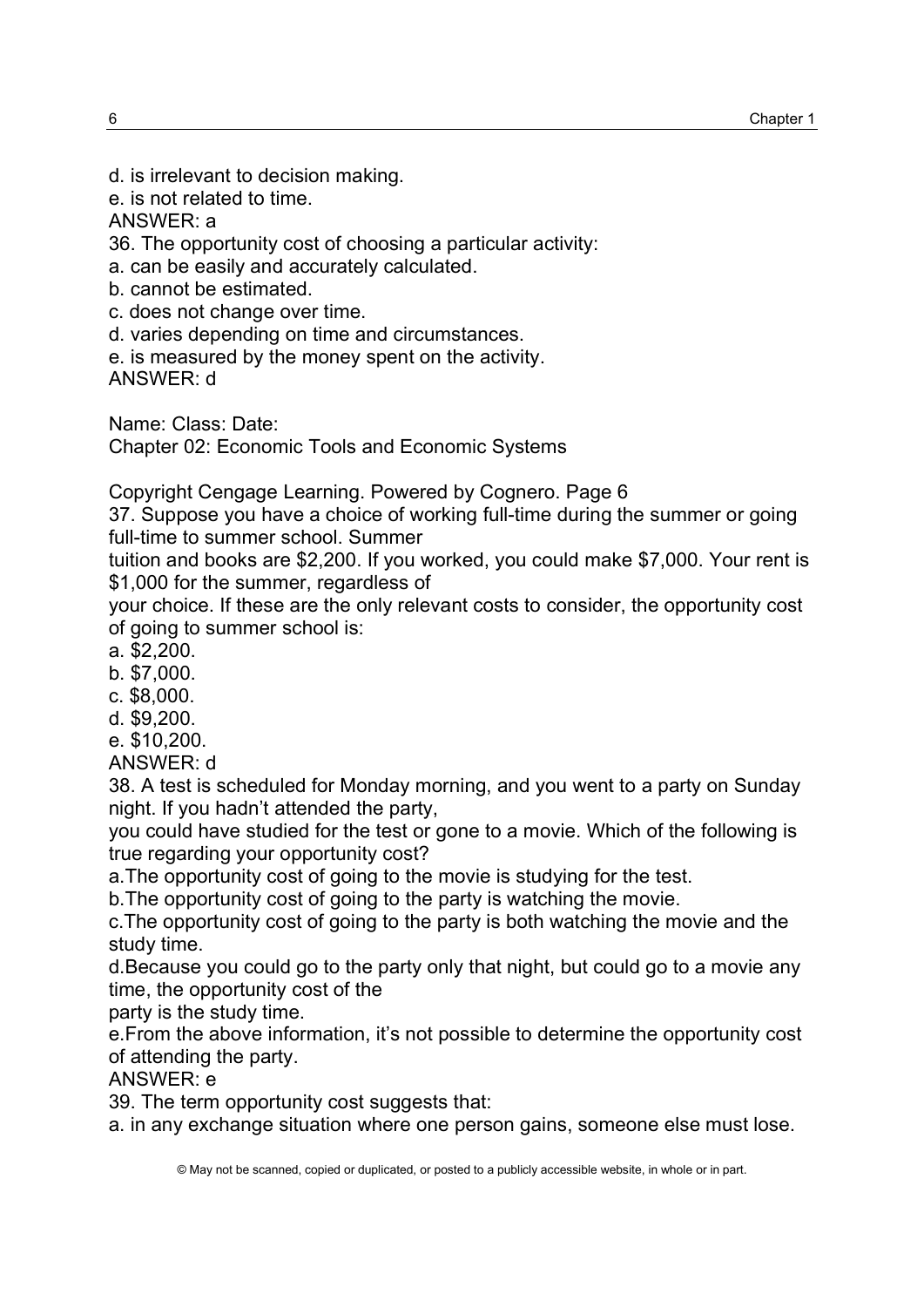b. not all individuals make the most of life's opportunities.

c. executives do not always recognize opportunities for profit as quickly as they should.

d. the only factor that is important in decision making is cost.

e. because goods are scarce, in order to get some good you must give up some other good in return.

ANSWER: e

40. If you enjoy playing golf, the opportunity cost of cleaning your room:

a. is greater on sunny days than it is on rainy days.

b. is the same on sunny days as it is on rainy days.

c. is smaller on sunny days than it is on rainy days.

d. does not change with weather conditions.

e. is equal to the opportunity cost of any other chore you have to do that day. ANSWER: a

Name: Class: Date:

Chapter 02: Economic Tools and Economic Systems

Copyright Cengage Learning. Powered by Cognero. Page 7

41. Melissa is a self-employed lawyer who chooses a higher-priced restaurant 2 miles from home over a cheaper

restaurant 15 miles from home. Which of the following is the most likely explanation for her behavior?

a. The opportunity cost of her time is very low.

b.She doesn't take travel time into consideration.

c. She doesn't like to cook or doesn't know how to cook.

d.The prices at the more expensive restaurant understate the opportunity cost of eating there.

e. The higher monetary cost of the more expensive restaurant is offset by the higher opportunity cost of the lowerpriced restaurant.

# ANSWER: e

42. The opportunity cost of an activity is best measured:

a. only by the monetary costs.

b. by the number of alternative activities that were forgone.

c. by the cost difference between the chosen activity and the next best alternative.

d. by the value expected from the best alternative that is forgone.

e. as the time wasted choosing among various activities.

ANSWER: d

43. Suppose you have purchased a nonrefundable plane ticket and, at the last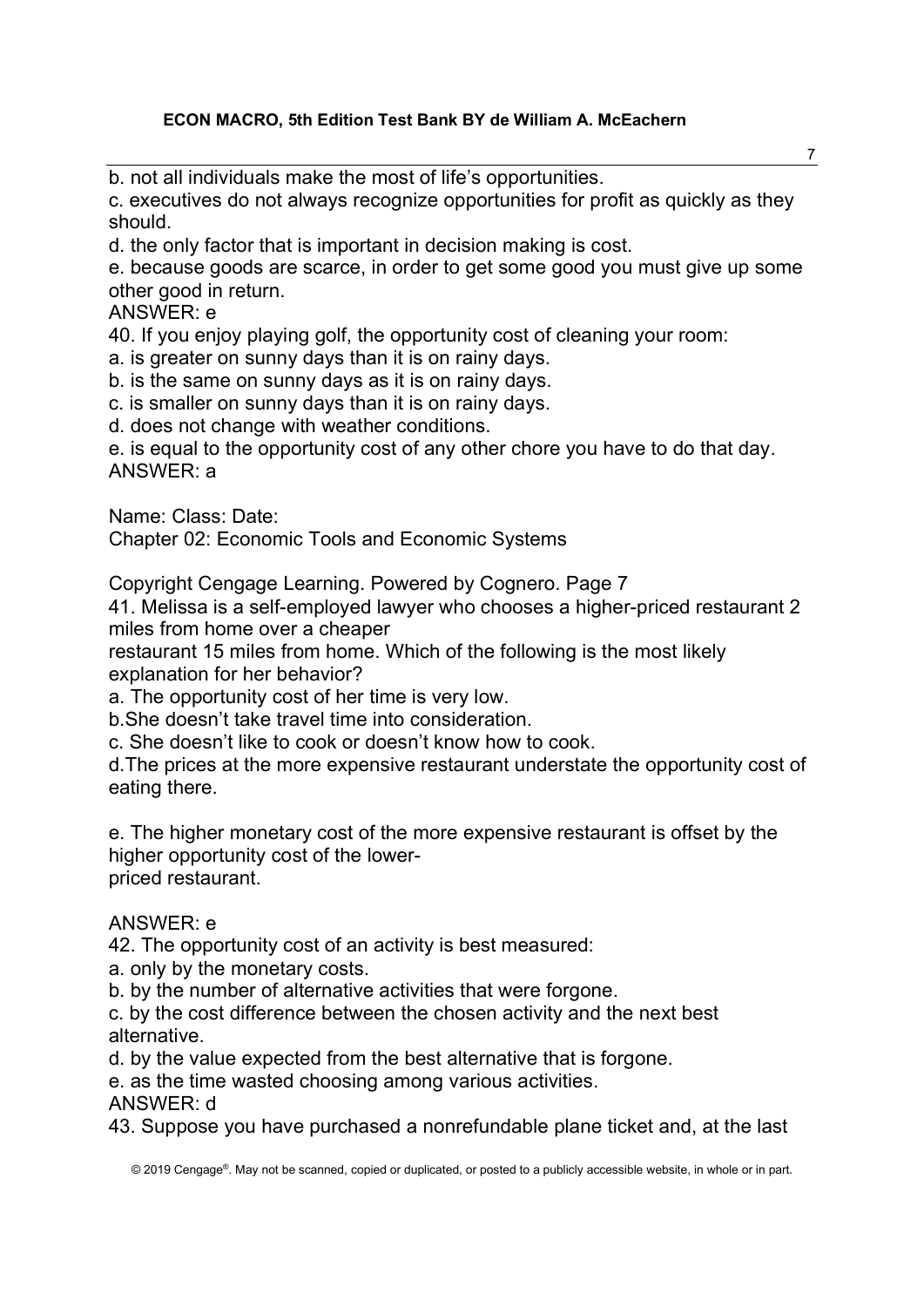moment, cannot take the trip. You can,

however, sell the ticket. If you paid \$700 for the ticket, the cost of sending the ticket to someone through overnight mail is

\$20, and you spend \$10 on a courier to get the ticket to the post office for overnight delivery, what is the minimum you

should accept for the ticket?

a. \$700 because that is what the ticket cost

b. \$720 because that is the cost of the ticket and of getting it to the buyer

c. \$730 because that is the total cost of the ticket and getting it to the buyer

d. More than \$730, so that you can make a profit

e. \$30 because the \$700 is a sunk cost

ANSWER: e

44. Sunk costs:

a. can only be measured in monetary terms.

b. are opportunity costs.

c. should influence a person's choice if that person is a marginal decision maker.

d. lower the efficiency of production.

e. should not be considered when making economic decisions.

ANSWER: e

Name: Class: Date:

Chapter 02: Economic Tools and Economic Systems

Copyright Cengage Learning. Powered by Cognero. Page 8

45. The law of comparative advantage says that a person should produce a good if he or she:

a. has the greatest desire to consume that good.

b. has the lowest opportunity cost of producing that good.

c. has an absolute advantage in a related activity.

d. has a comparative advantage in a related activity.

e. is equally good at producing this good as someone else is. ANSWER: b

46. The law of comparative advantage does not apply to:

a. entire nations.

b. natural resources like air and sunshine.

c. individuals.

d. firms.

e. regions of a country.

ANSWER: b

47. The law of comparative advantage says that:

a. the individual with the lowest opportunity cost of producing a particular good should produce it.

b. comparative advantage exists only when one person has an absolute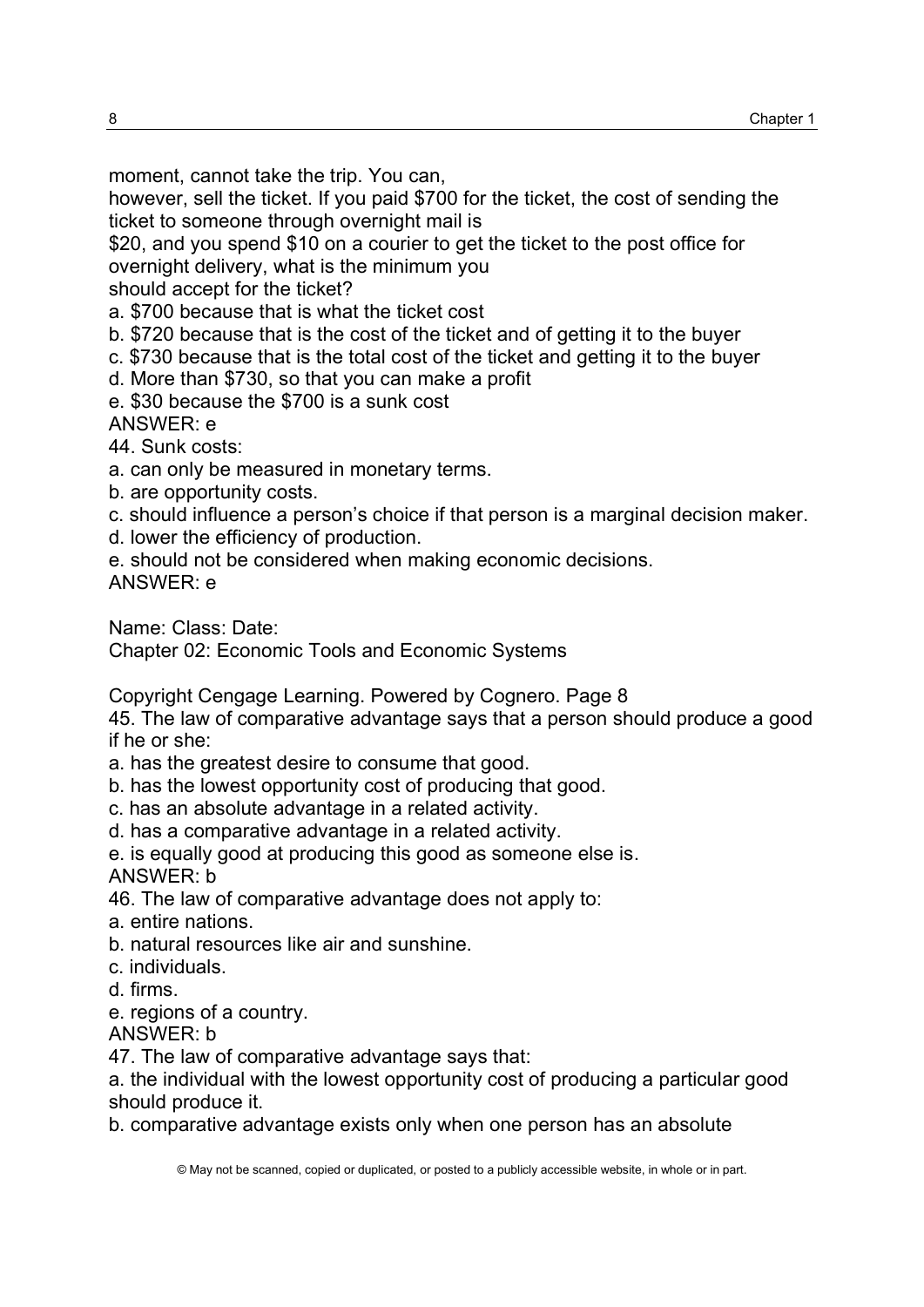advantage in the production of two goods.

c. whoever has a comparative advantage in producing a good also has an absolute advantage in producing that good.

d. whoever has an absolute advantage in producing a good also has a comparative advantage in producing that

good.

e. gains from trade are possible only when one person has a comparative advantage in producing both goods.

ANSWER: a

48. Comparative advantage refers to:

a. the ability of an individual to specialize and produce a greater amount of some good than another individual.

b. the number of units of a good given up in order to acquire something.

c. the ability of an individual to produce a good at a lower opportunity cost than some other individual can.

d. the amount of labor a particular individual needs to produce a fixed amount of capital goods.

e. the ability of an individual to produce a good using fewer labor hours than other individuals.

ANSWER: c

49. The law of comparative advantage states that the person who should produce a good is the person who:

a. has the lowest opportunity cost of producing that good.

b. can produce that good using the fewest resources.

c. will produce that good using the most expensive resources.

d. has the most desire for that good.

e. has produced that good in the past.

ANSWER: a

Name: Class: Date:

Chapter 02: Economic Tools and Economic Systems

Copyright Cengage Learning. Powered by Cognero. Page 9

50. John takes 10 minutes to iron a shirt and 20 minutes to type a paper. Harry takes 10 minutes to iron a shirt and 30

minutes to type a paper. Which of the following statements is correct?

a. Harry has a comparative advantage in ironing.

b. Harry has a comparative advantage in typing.

c. Harry has an absolute advantage in typing.

d. Harry has an absolute advantage in ironing.

e. Neither can gain from specialization and exchange.

ANSWER: a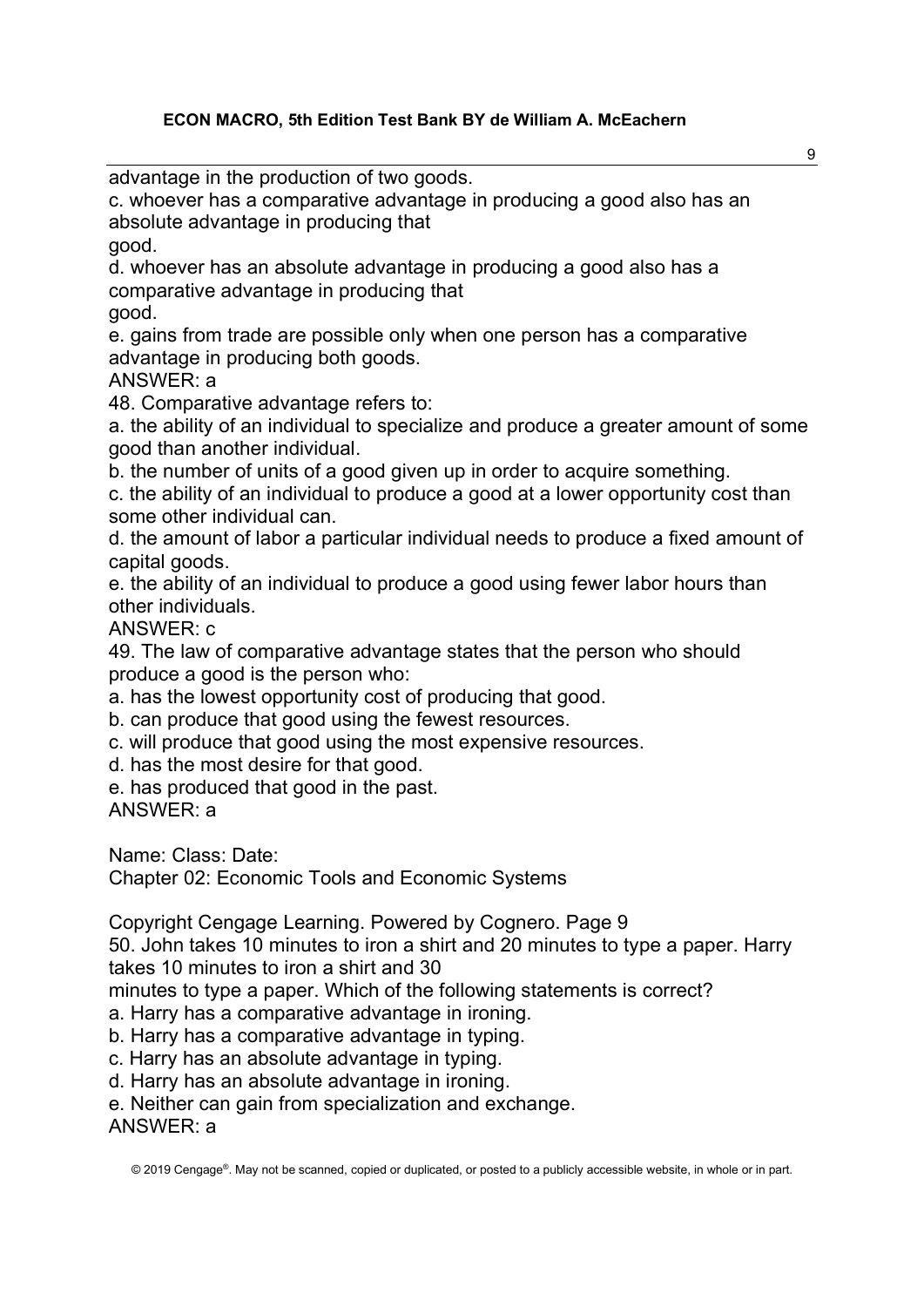51. Don can produce 10 pens or 20 pencils in one hour while Bob can produce 5 pencils or 15 pens in one hour. Which of

the following statements is correct?

a. Bob has an absolute advantage over Don in the production of pencils.

b. Bob has an absolute advantage over Don in the production of pens.

c. Bob has a comparative advantage over Don in the production of pencils.

d. Don has a comparative advantage over Bob in the production of pens.

e. Don does not have a comparative advantage in the production of either good. ANSWER: b

52. If Jason can wash a car in 20 minutes and wash a dog in 10 minutes and Megan can wash a car in 15 minutes and

wash a dog in 15 minutes, which of the following statements is true?:

a. The opportunity cost of washing a car is greater for Megan.

b. The opportunity cost of washing a car is one dog bath for Jason.

c. Megan could wash two cars in the time it takes Josh to wash a dog.

d. Jason has both a comparative and an absolute advantage in washing a dog.

e. The opportunity cost of washing a dog is lower for Jason.

ANSWER: d

53. Janis mows the lawn in 1 hour and types a paper in 1 hour. Kristen mows the lawn in 2 hours and types a paper in 1

hour. Which of the following statements is true?

a. Kristen has an absolute advantage in typing and a comparative advantage in mowing.

b. Janis has an absolute advantage in both activities and a comparative advantage in typing.

c. Janis has an absolute advantage in both activities and a comparative advantage in mowing.

d. The opportunity cost of mowing the lawn is greater for Kristen than it is for Janis.

e. Neither Janis nor Kristen would gain from specialization. ANSWER: d

54. If Monica has a comparative advantage in baking and George has a comparative advantage in sewing, then:

a. Monica must have an absolute advantage in baking.

b. Monica must have an absolute advantage in sewing.

c. George must have an absolute advantage in baking.

d. George must have an absolute advantage in sewing.

e. we can conclude nothing about absolute advantage.

ANSWER: e

Name: Class: Date: Chapter 02: Economic Tools and Economic Systems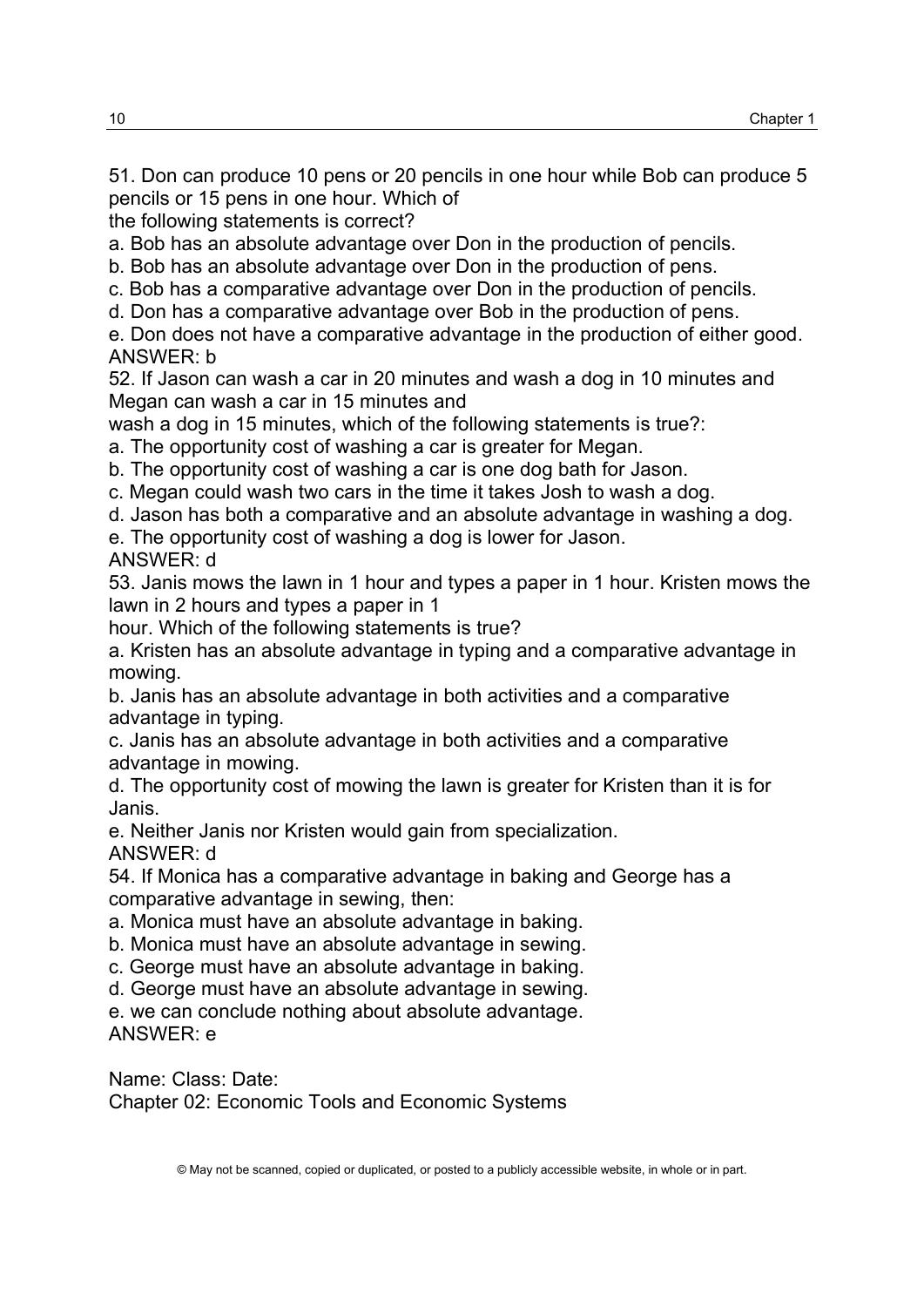11 Copyright Cengage Learning. Powered by Cognero. Page 10 55. If Evan has an absolute advantage in cleaning and bookkeeping when compared to Gloria, then: a. Evan must also have a comparative advantage in cleaning and bookkeeping. b. Evan must have a comparative advantage in cleaning. c. Evan must have a comparative advantage in bookkeeping. d. Gloria has a comparative advantage in neither activity. e. we can conclude nothing about comparative advantage. ANSWER: e 56. If Jeremy has an absolute advantage in cooking and Margaret has an absolute advantage in cleaning, then: a. Jeremy has a comparative advantage in cooking and Margaret has a comparative advantage in cleaning. b. Jeremy has a comparative advantage in cleaning and Margaret has a comparative advantage in cooking. c. Margaret has a comparative advantage in cleaning, but we can conclude nothing about Jeremy. d. Jeremy has a comparative advantage in cooking, but we can conclude nothing about Margaret. e. we can conclude nothing about comparative advantage. ANSWER: e 57. If Robin has an absolute advantage in both gardening and baking when compared to Robert, then: a. Robin cannot benefit by trading with Robert. b.Robin can benefit by specializing in gardening if Robert specializes in baking. c. Robin can benefit by specializing in baking if Robert specializes in gardening. d.Robin and Robert may benefit from trading, but there is insufficient information to determine who should specialize in what. e. neither Robin nor Robert can benefit from trading with the other. ANSWER: d 58. If one person has an absolute advantage in producing both of two goods, then that person:

a. must also have a comparative advantage in both goods.

b. cannot benefit from trade.

c. cannot have a comparative advantage in either good.

d. will have a comparative advantage in only one good.

e. should specialize in the production of both goods. ANSWER: d

Name: Class: Date: Chapter 02: Economic Tools and Economic Systems